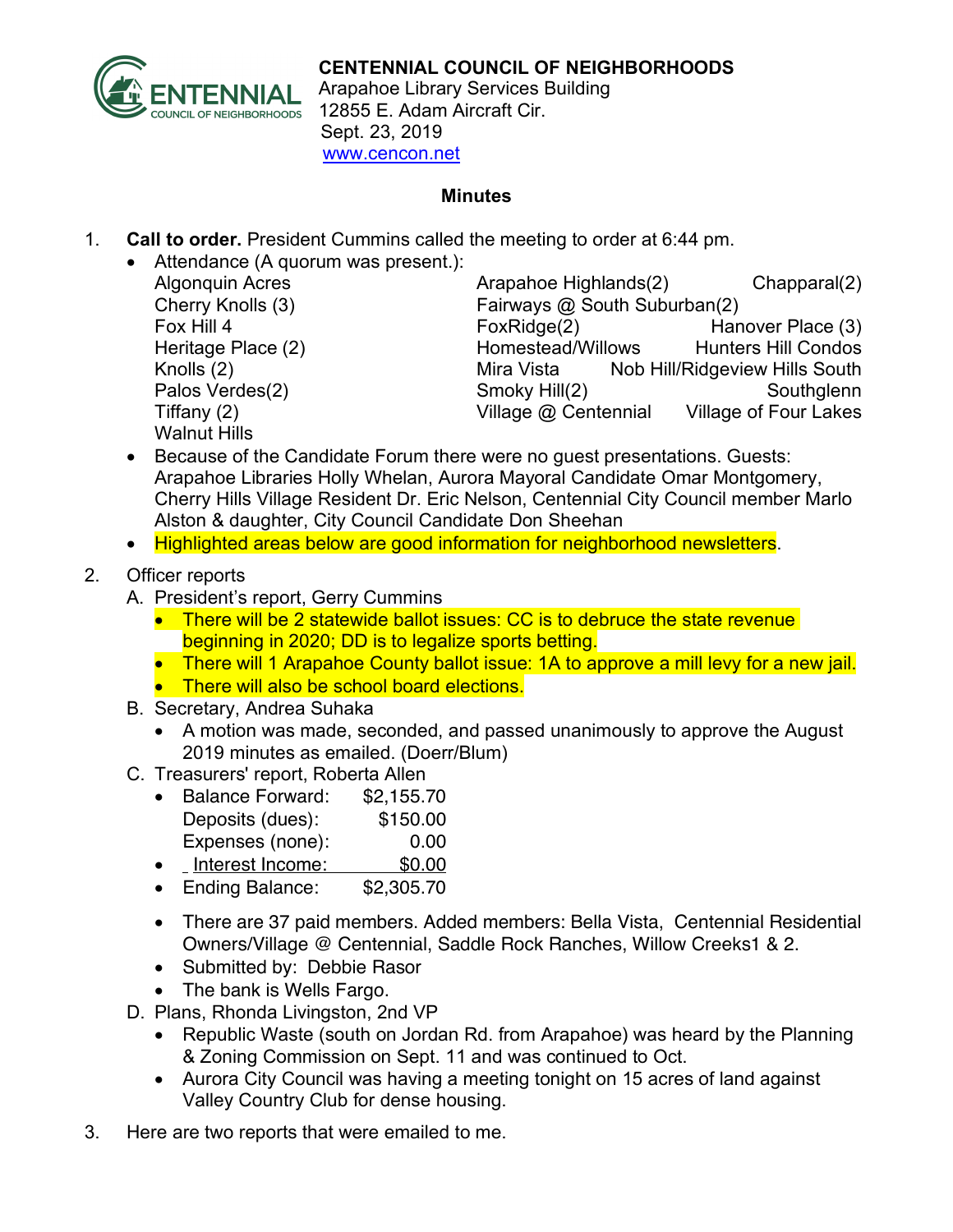- A. Arapahoe Library District, Holly Whelan
	- **Falloween Festival at Curtis Park**
		- $\circ$  Autumn is in the air with live music, tasty treats and fall fun for the whole family on Sun, Sept. 29 at Curtis Park, 2349 E. Orchard Ave., Greenwood Village.
		- $\circ$  Join us at this outdoor festival featuring a concert with Bowregard, the 2019 winners of the Telluride Bluegrass Festival.
		- $\circ$  Food trucks on site, crafts, an inflatable corn maze and a visit from the Library on Wheels will round out the fun. Bring your blankets and lawn chairs and we'll bring the party.
		- o Arapahoe Libraries & GWV have teamed up to host the event.
		- o For all ages. No reservations needed. For details, visit arapahoelibraries.org/falloween

## • **Castlewood Library is Closing for a Remodel on Sept. 30**

- o Castlewood Lib. will be closed for approximately 6 mo. to complete a remodel of the facility.
- $\circ$  The remodeled library will feature an updated space with natural light; increased accessibility to library materials; enclosed children's area; larger makerspace; lounge area with coffee vending; improved traffic flow in the parking lot; & convenient driver-side book drop. During the closure, patrons can pick up previously placed holds at Koelbel or Southglenn Lib. and take advantage of their library services.
- o The Library on Wheels will provide limited library services and be parked at Greenwood Retail Plaza, across the street from Castlewood Lib. Look for us between Jumpstreet & Regal Cinema.
- o For the latest updates during the remodel, including reopening information & Library on Wheels stops, visit arapahoelibraries.org/library-remodels/.
- **Meet Author Julie C. Dao** 
	- o Spend a magical afternoon with Young Adult author Julie C. Dao, who will transport you to an Asian-inspired fantasy world, filled with heroines, an evil queen & dragon lords on Sat., Oct. 12, 2 pm at Smoky Hill Lib., 5430 S. Biscay Cir., Centennial.
	- $\circ$  Dao is the author Song of the Crimson Flower of the "Rise of the Empress" series. She will chat about her books and writing process.
	- o Dao, a Vietnamese American, studied medicine in college and came to realize blood & needles were her kryptonite. By day, she worked in science news & research; by night, she wrote books about heroines unafraid to fight for their dreams.
	- o Enjoy light refreshments and a book signing. Book Bar will sell books onsite.
	- o For teens and adults. Reserve your spot at arapahoelibraries.org/author
- B. South Metro Fire Rescue, Asst. Chief Jerry Rhodes, Community Services
	- Redistricting Unification of South Metro Fire Rescue, Cunningham Fire Protection District, and Littleton Fire Rescue is complete.
		- o The CFPD Board will drop their mill level to 9.25 and become part of SMFR before the end of this year.
		- o SMFR will redistrict based on the C.R.S. guidance into 7 districts. Approved map to follow.
		- **Elections will occur in May of 2020.**
	- Current Board Leadership
		- o SMFRA Laura Simon
		- o SMFR Ronda Scholting